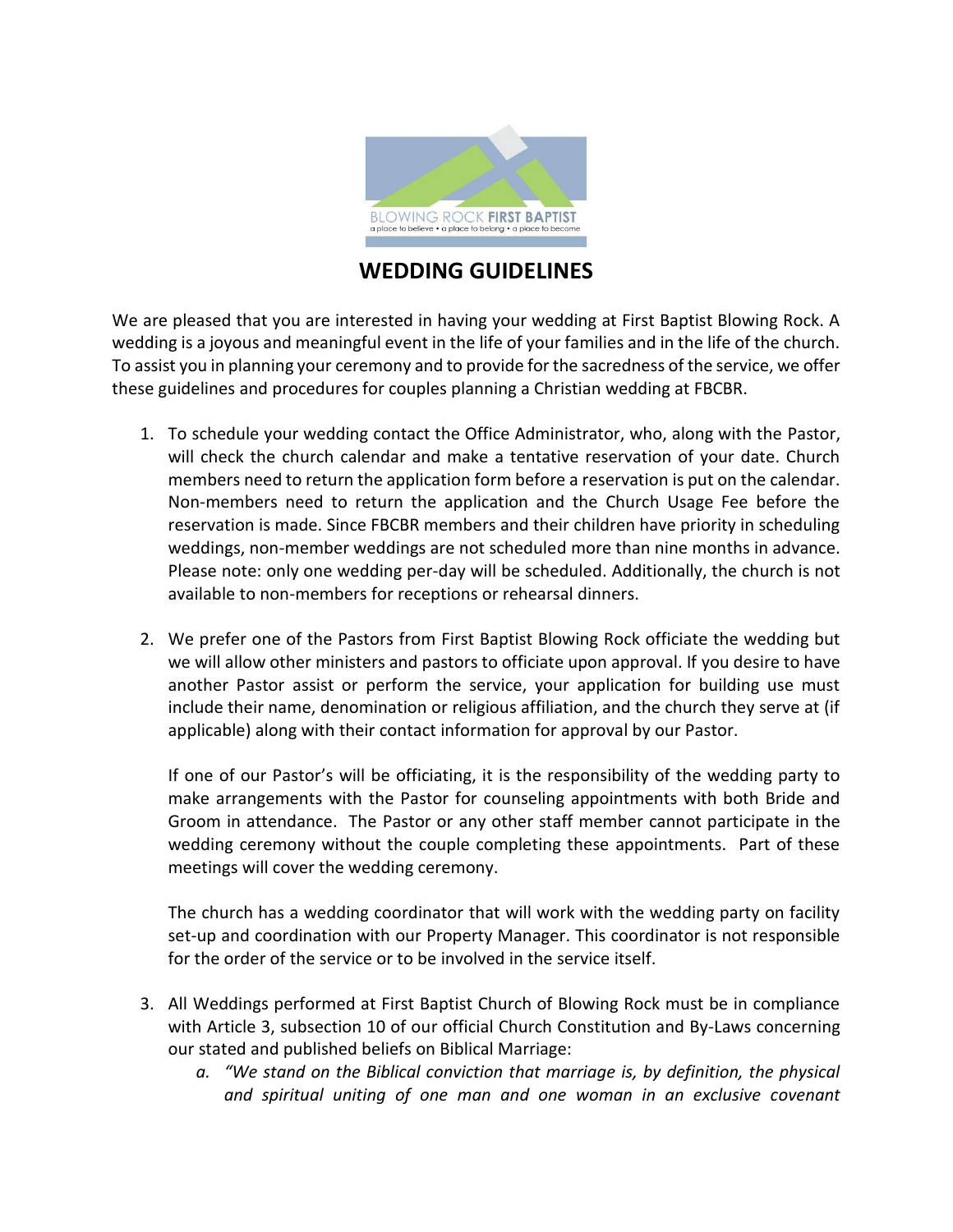*commitment for their joint lifetime. Christian Marriage is God's unique gift to reveal the union between Christ and His church."*

- 4. Wedding fees for **non-church members**:
	- a. A Church Usage Fee of **\$1,000** will be charged. This fee will include services of the Property Manager, use of the Sanctuary for rehearsal and wedding ceremony, dressing rooms, and bathrooms.
	- b. The Pastor's fee (when using our Pastors) is **\$400**. This fee is to be paid 30 days prior to the wedding.
	- c. If sound and lighting systems will be used there will be a charge of **\$100** for Sound Engineer and sound and lighting set-up.
	- d. If choir railings, choir chairs, or drums are removed from the stage there is an additional fee of **\$100**.
- 5. Wedding fees for **church members** (includes members of the immediate family):
	- a. There will be a **\$100** Church Usage Fee charged. This fee covers the services of the Property Manager, use of the Sanctuary for rehearsal and wedding ceremony, dressing rooms, and bathrooms.
	- b. The Pastor's fee (when applicable) is negotiable upon arrangement with the Pastor. Any fees for their service is to be paid 30 days prior to the wedding.
	- c. Members may use the Fellowship Hall for a reception or rehearsal dinner. There will be an extra **\$100** custodial fee charged per each extra event.
	- d. If sound system will be used there will be a charge of **\$100** for sound engineer.
	- e. If choir railings, choir chairs, or drums are removed from the stage there is an additional fee of **\$100**.
- 6. If reserved parking is needed at the church it is the responsibility of the wedding party to contact the Blowing Rock Police Department to make the necessary arrangements. They can be reached at (828) 295-5210.
- 7. The security of all valuables is the responsibility of the wedding party.
- 8. Pictures may be taken before and after the ceremony but flash photography is not allowed during the service. Photographers are not allowed to go down the aisles to take pictures of the wedding party as they enter the sanctuary. Any professional photographers will need to coordinate with the officiating minister as to their preference for photos taken during the service.

Please inform your guest of our policy. You may wish to include the statement, *"No photographs during the service, please"* in your program.

Videotaping, if done discreetly and approved by the wedding coordinator and Pastor, is allowed. An unmanned camera may be placed on a tripod in the choir loft and left in place during the entire service. The camera is to be turned on 45 minutes before the service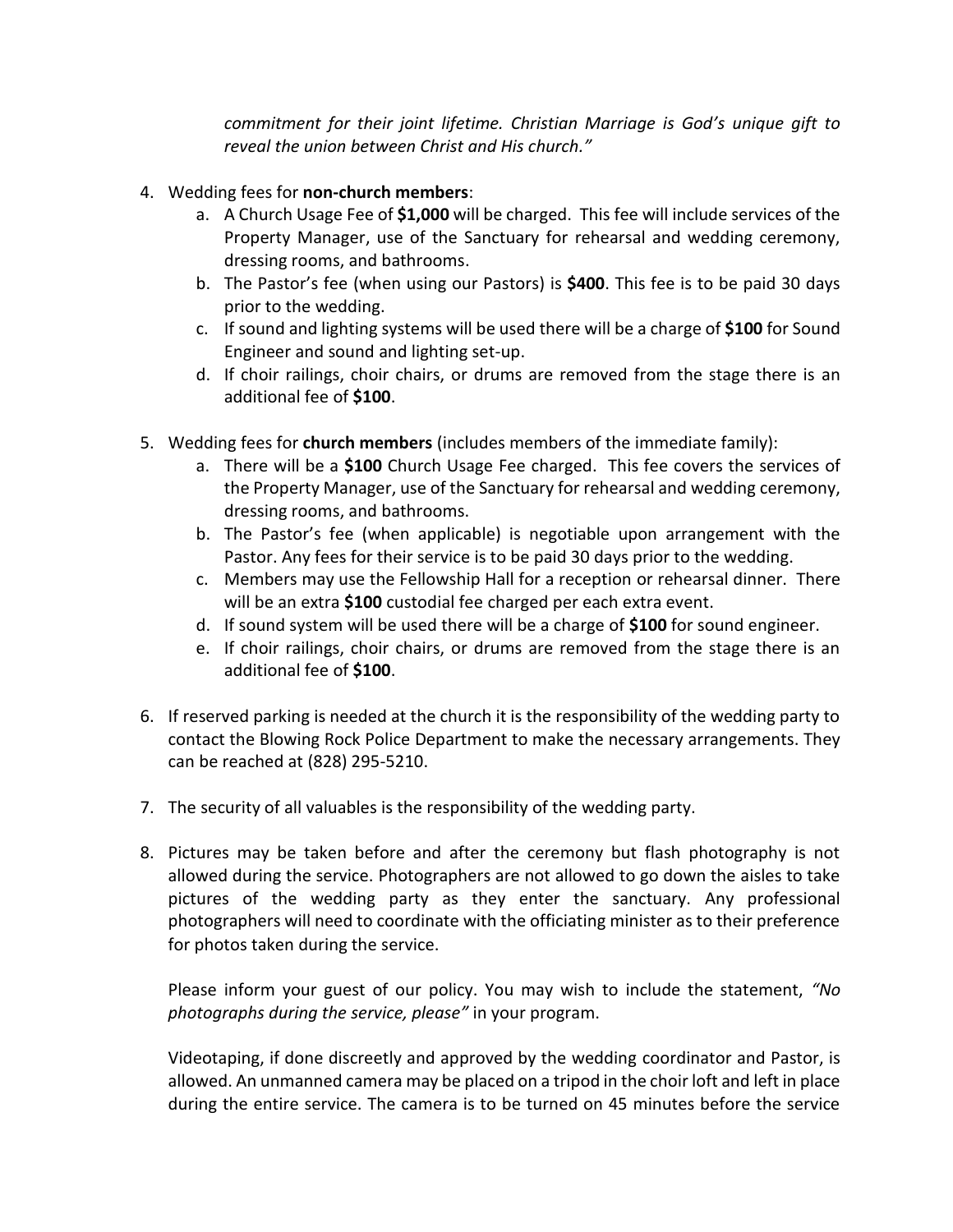begins and then left alone until the end of the service. Other manned cameras may be mounted in the back of the Worship Center or on the front sides of the Worship Center. No flash or extra lights are to be used during the taping of the wedding service.

Audio, visual taping, and photography during the wedding ceremony must be discussed and coordinated in advance with the Pastor.

- 9. Your wedding ceremony is a service of worship and special care should be taken to choose music that is suitable. The Pastor must be consulted, and has right of approval, on all music used in the wedding.
- 10. Arrangements for a pianist, organist, and/or other musicians used for the ceremony is the responsibility of the couple. As such, financial arrangements for and with these musicians is also the responsibility of the couple.
- 11. The sanctuary will accommodate 350 guests comfortably.
- 12. The following guidelines must be followed for decorations:
	- a. Birdseed, rice, or glitter are not to be used inside or outside the sanctuary. ONLY BIRDSEED will be thrown outside the building.
	- b. Only dripless and smokeless candles are to be used in the sanctuary.
	- c. Nails, tacks, or scotch tape may not be used in connection with decorations. They may not be used on the pews, choir banisters, stage railings, or window sills.
	- d. Clear plastic must be placed under candles, candelabra or plant containers that could leak.
	- e. Flowers must be in clean, rust-free, leak proof containers.
	- f. Decorations may not be placed on the piano or organ.
	- g. Flowers: The couple is responsible for notifying the florist of these guidelines. Arrangements for decorating the church by the florist should be scheduled with the church office. The church's seasonal floral decorations (for Fall, Christmas and Easter) will remain as placed in the sanctuary and other church areas. Rose petals are allowed by use for the flower girl only.
	- h. All decorations must be removed as soon as the guests have left the building unless the flowers will be left for the Sunday service. If borrowed or rented equipment is used, it is the family's responsibility to see that it is returned immediately after the wedding.
	- i. No alterations to existing outdoor plantings may be made.
- 13. The use of alcohol and tobacco are not allowed on church property. It is expected that members of the wedding party will not use alcoholic beverages preceding both the rehearsal and the wedding. The bride and groom shall make these rules known to all members of the wedding party.
- 14. It is best to give the marriage license to the Pastor at the rehearsal. Decide who is to sign